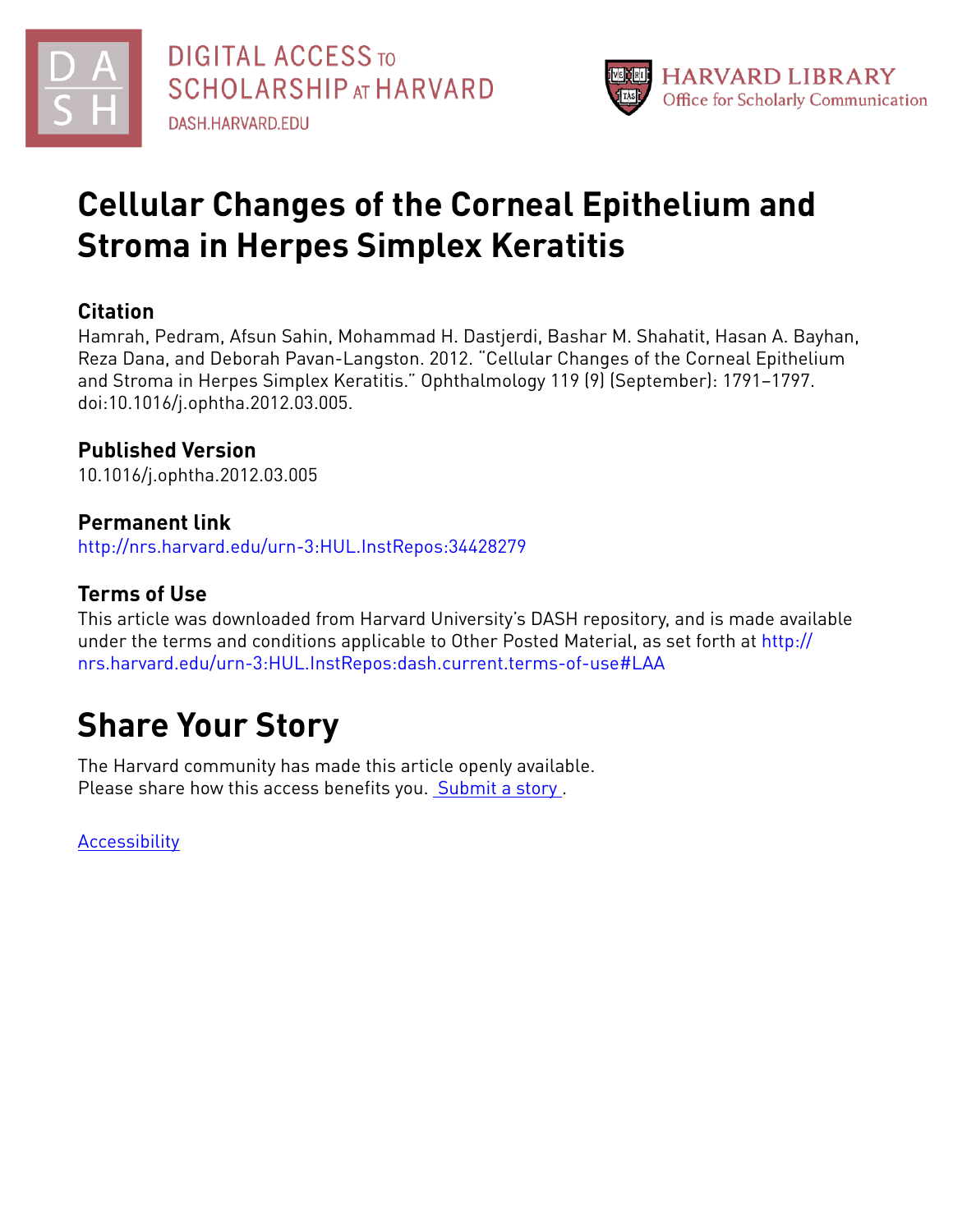

# NIH Public Access

**Author Manuscript**

Ophthalmology. Author manuscript; available in PMC 2013 September 01.

#### Published in final edited form as:

Ophthalmology. 2012 September ; 119(9): 1791–1797. doi:10.1016/j.ophtha.2012.03.005.

# **Cellular Changes of the Corneal Epithelium and Stroma in Herpes Simplex Keratitis: An In** *Vivo* **Confocal Microscopy Study**

**Pedram Hamrah, MD**1, **Afsun Sahin, MD**1,2, **Mohammad H. Dastjerdi, MD**1, **Bashar M. Shahatit, MD**1, **Hasan A. Bayhan, MD**1, **Reza Dana, MD, MPH**1, and **Deborah Pavan-Langston, MD**

<sup>1</sup>Massachusetts Eye & Ear Infirmary, Ocular Surface Imaging Center, Cornea Service, Department of Ophthalmology, Harvard Medical School, Boston, Massachusetts, United States

<sup>2</sup>Department of Ophthalmology, Eskisehir Osmangazi University Medical School, Eskisehir, **Turkey** 

#### **Abstract**

**Purpose—**To analyze the morphology of corneal epithelial cells and keratocytes by in vivo confocal microscopy (IVCM) in patients with herpes simplex keratitis (HSK) as associated with corneal innervation.

**Design—**Prospective, cross-sectional, controlled, single-center study.

**Participants—**Thirty-one eyes with the diagnosis HSK and their contralateral clinically unaffected eyes were studied and compared with normal controls  $(n = 15)$ .

**Methods—**In vivo confocal microscopy (Confoscan 4; Nidek Technologies, Gamagori, Japan) and corneal esthesiometry (Cochet-Bonnet; Luneau Ophthalmologie, Chartres, France) of the central cornea were performed bilaterally in all patients and controls. Patients were grouped into normal ( $>5.5$  cm), mild ( $>2.5-5.5$  cm), and severe ( $<2.5$  cm) loss of sensation.

**Main Outcome Measures—**Changes in morphology and density of the superficial and basal epithelial cells, as well as stromal keratocytes were assessed by two masked observers. Changes were correlated to corneal sensation, number of nerves, and total length of nerves.

**Results—**There was a significant and gradual decrease in the density of superficial epithelial cells in HSK eyes, with  $852.50 \pm 24.4$  cells/mm<sup>2</sup> in eyes with severe sensation loss and  $2435.23 \pm 224.3$  cells/mm<sup>2</sup> in control eyes (p=0.008). Superficial epithelial cell size was 2.5-fold larger in HSK eyes (835.3  $\mu$ m<sup>2</sup>) as compared to contralateral or normal eyes (407.4  $\mu$ m<sup>2</sup>; p= 0.003). A significant number of hyperreflective desquamating superficial epithelial cells were present in HSK eyes with normal (6.4%), mild (29.1%) and severe (52.2%) loss of sensation, but were absent in controls. The density of basal epithelial cells, anterior keratocytes, and posterior keratocytes did not show statistical significance between patients and controls. Changes in

Conflict of Interest: The authors have no financial/conflicting interests to disclose.

<sup>© 2012</sup> American Academy of Ophthalmology, Inc. Published by Elsevier Inc. All rights reserved

**Correspondence to:** Pedram Hamrah, MD, Cornea Service, Massachusetts Eye & Ear Infirmary, Harvard Medical School, 243 Charles Street, Boston, MA 02114, pedram\_hamrah@meei.harvard.edu.

**Publisher's Disclaimer:** This is a PDF file of an unedited manuscript that has been accepted for publication. As a service to our customers we are providing this early version of the manuscript. The manuscript will undergo copyediting, typesetting, and review of the resulting proof before it is published in its final citable form. Please note that during the production process errors may be discovered which could affect the content, and all legal disclaimers that apply to the journal pertain.

This work was presented in part at the Association of Research in Vision and Ophthalmology in Ft. Lauderdale, Florida, April 2009, and at the Ocular Microbiology and Immunology Group in Atlanta, Georgia, November 2008.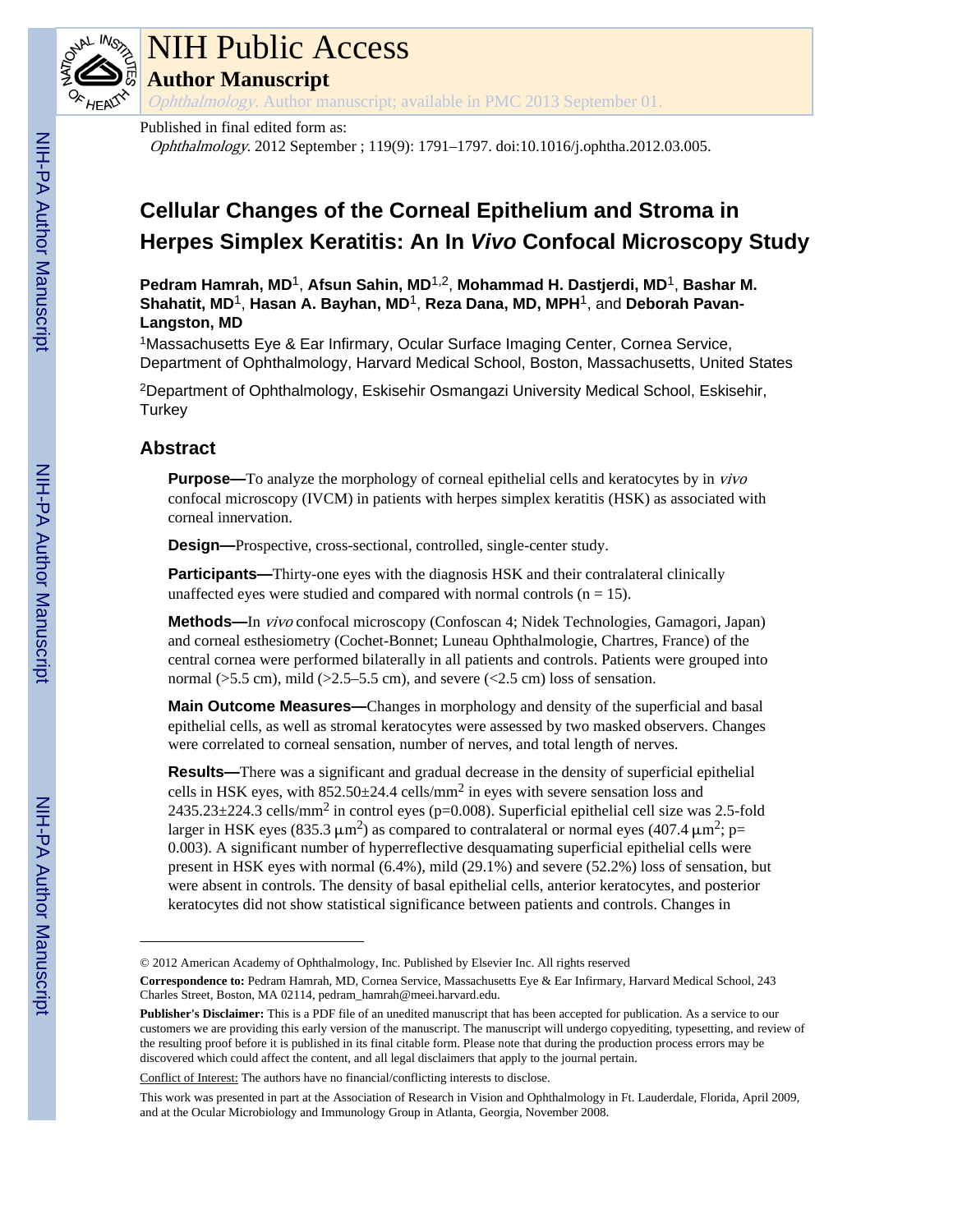superficial epithelial cell density and morphology correlated strongly with total nerve length, number, and corneal sensation. Scans of contralateral eyes did not show any significant epithelial or stromal changes as compared to controls.

**Conclusions—**IVCM reveals profound HSK-induced changes in the superficial epithelium, as demonstrated by increase in cell size, decrease in cell density, and squamous metaplasia. We demonstrate that these changes strongly correlate with changes in corneal innervation.

#### **INTRODUCTION**

Herpes simplex virus (HSV) is the most common infectious cause of unilateral blindness in the developed world.<sup>1–3</sup> The incidence of new cases of HSV keratitis (HSK) is estimated to be around 20,000 cases per year and the total number of cases per year is estimated to be around 48,000 in the United States with a prevalence of 400,000.4–6 Cytopathic effects of HSV are usually followed by an inflammatory response, which can seriously damage all corneal layers.<sup>7</sup> The spectrum of ocular disease caused by the HSV is broad and underscored by a latent presence of the virus in the ganglionic neurons or the cornea.<sup>8, 9</sup> The large majority of HSK seen in clinical practice is due to recurrences caused by shedding of reactivated virus.<sup>9, 10</sup> HSK typically presents as epithelial keratitis, necrotizing stromal and immune keratitis, endotheliitis, or neurotrophic keratopathy  $(NTK)$ .<sup>11, 12</sup> NTK may be manifested clinically by persistent corneal epithelial defects, decreased visual acuity, stromal opacification, corneal neovascularization, and stromal melts. NTK is thought to result from loss of corneal sensation due to denervation, damaged epithelial basement membrane, stromal inflammation, and toxicity from topical medication.

Until recently, slit-lamp examination has been the gold standard for detecting epithelial defects, stromal edema and infiltration, keratic precipitates, and iritis due to HSV. Recently, in vivo confocal microscopy (IVCM) has become an increasingly popular non-invasive device to image the cornea at the cellular and microstructural level in healthy as well as diseased corneas.13–18 Several studies have demonstrated the feasibility of this technology and have analyzed the corneal epithelium in ocular rosacea,  $^{19}$  Sjogren's syndrome,  $^{19, 20}$ meibomian gland dysfunction,  $^{19}$  dry eye,  $^{21, 22}$  Stevens-Johnson syndrome,  $^{23}$  and keratitis.<sup>15, 18, 24, 25</sup> More recently, our group has demonstrated that patients with unilateral HSK demonstrated bilateral subbasal corneal nerve alteration by IVCM.17 Further, the subbasal corneal nerve changes correlated strongly with loss of corneal sensation in the affected eyes of these patients. However, the consequences of altered sensory nerve function on other corneal layers remain unknown. Given the fact that regulation of epithelial cells by nerves has previously been shown in animal models,  $26$ ,  $27$  in the current study, we aimed to study how corneal nerve and sensation loss in patients with HSK affect the corneal epithelium and stroma in these patients. We hypothesized that corneal nerve loss would lead to loss of epithelial cells and keratocytes in patients with HSK. The morphology and density of corneal epithelial cells and keratocytes was thus analyzed by IVCM in patients with HSK and was correlated to corneal innervation in this group.

#### **PATIENTS AND METHODS**

Our institutional review board/ethics committee approved this prospective, cross-sectional study, which was conducted in a controlled, single-masked fashion. Written informed consent was obtained form all subjects after a detailed explanation of the nature of the study. This study was Health Insurance Portability and Accountability Act (HIPAA) compliant and adhered to the tenets of the Declaration of Helsinki.

All subjects were recruited from the Cornea Service of the Department of Ophthalmology of the Massachusetts Eye & Ear Infirmary, Boston, Massachusetts, between 2006 and 2008.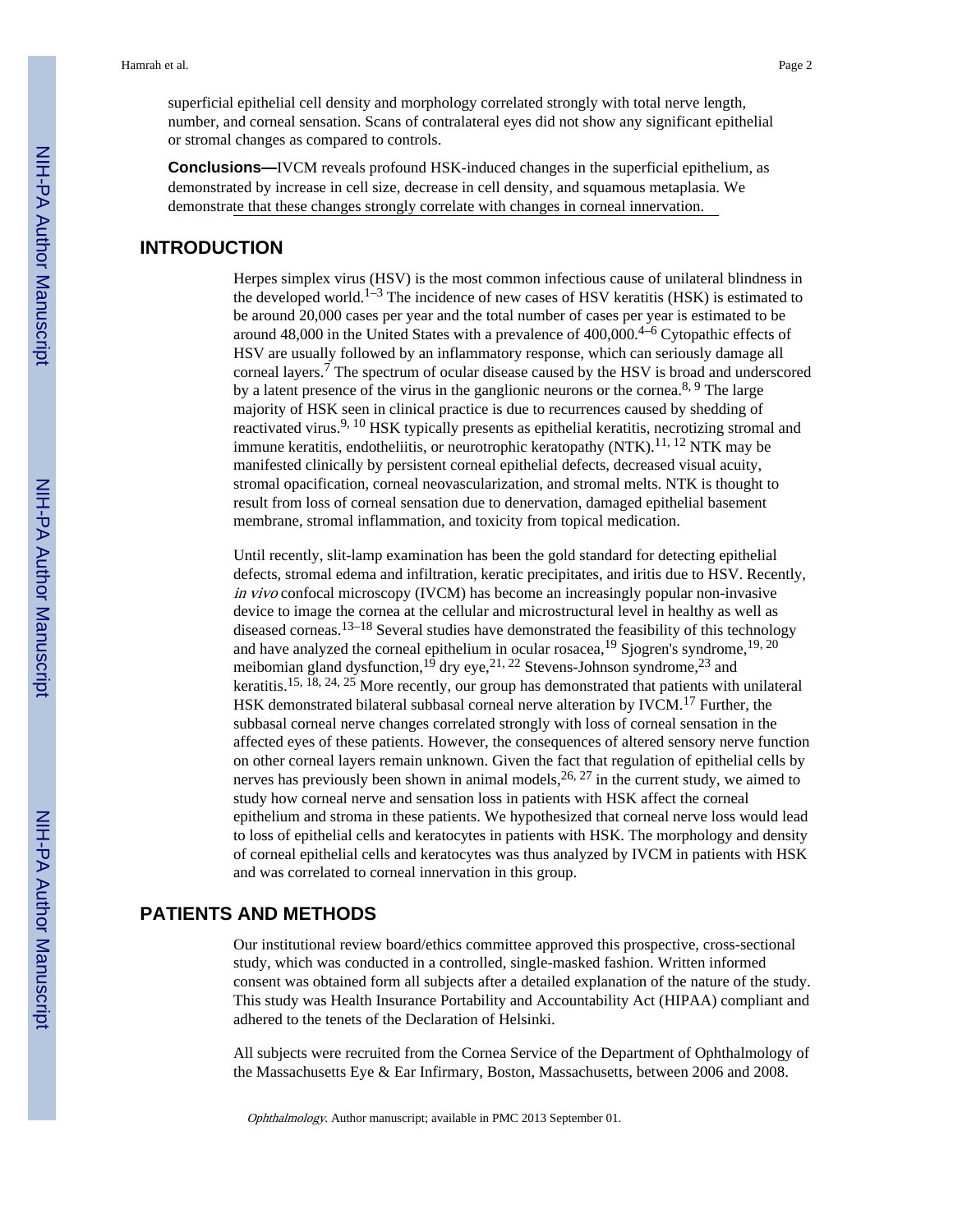Subjects with a history of ocular trauma, ocular surgery, contact lens use, or diabetes were excluded from the study. All patients and normal subjects were examined by slit-lamp biomicroscopy. The diagnosis of HSK was made according to epithelial dendritic lesions characteristic of epithelial HSV keratitis. All patients had epithelial herpetic keratitis with no stromal involvement. All patients have had epithelial herpetic keratitis with no stromal involvement. Seven patients had acute HSK (herpetic epithelial infection within the last 10 weeks), and 24 had chronic HSK (infection has occurred in a period longer than 10 weeks). The chronic HSK group included patients that were followed after one or more acute episodes of epithelial HSV keratitis. Patients were also divided according to the clinical location of the herpetic lesion, in central  $(n=20)$  and peripheral  $(n=11)$  herpetic keratitis.

Prior to recruitment into the study, all patients underwent a baseline complete ophthalmologic examination including visual acuity measurement, anterior segment evaluation with a slit-lamp biomicroscope, fundus examination, and IOP measurement by non-contact applanation tonometry. Central corneal sensation was measured bilaterally with a Cochet-Bonnet esthesiometer (Luneau Ophthalmologie, Chartres, France). The esthesiometer was always used in the unaffected eye first. This test mechanically stimulates corneal nerves by pressing a retractable 6-cm length monofilament nylon thread of 0.12-mm diameter against the anterior corneal surface, shortening in steps of 1.0 cm if a positive response is not obtained. If a positive response is obtained, the thread is advanced by 0.5 cm. The longest filament length resulting in a positive response was considered the corneal sensitivity threshold, which was verified twice.

A total of 31 eyes of 28 patients with a diagnosis of HSK (3 bilateral), as well as the contralateral, clinically unaffected eyes, were included in this study. Fifteen eyes of 10 normal volunteers comprised the control group. HSV keratitis patients were grouped into normal ( $>5.5$  cm), mild ( $>2.5$ – $\Box$ 5.5 cm), and severe ( $<2.5$  cm) loss of corneal sensation, according to the corneal sensitivity threshold measurements, and results were correlated to confocal microscopical findings. Further, patients were divided according to the clinical location of the herpetic lesion, in central and peripheral herpetic keratitis. No fluorescein was used prior to IVCM during the visit. All subjects underwent bilateral examination of the central cornea with a slit-scanning confocal microscope (Confoscan 4; Nidek Technologies, Gamagori, Japan). All patients were given a code at the time of scanning (a combination of numbers/letters), which was used on the Confoscan instead of their names. The key to patient identity/diagnosis was saved in a separate file. Thus, during image selection, the observers (P.H. and M.H.D.) were masked to patient name, diagnosis and severity at the time of image selection. The microscope was equipped with a 40x/0.75 Zeiss Acroplan numerical aperture immersion objective lens. After topical 0.5% proparacaine eyedrop (Alcaine; Alcon, Fort Worth, TX) was installed in both eyes, a drop of 0.3% hypromellose (GenTeal gel; Novartis, East Hanover, NJ) was applied to the objective lens as an optical coupling medium. The lens was then manually advanced until the gel contacted the central surface of the cornea. Full-thickness confocal scans were acquired at a speed of 25 frames per second, obtaining 350 images per scan every 7 μm. A second scan was obtained for the anterior cornea, obtaining sections every 3 μm. Each image represented a coronal section of  $460\text{ m} \times 345 \text{ }\mu\text{m}$ , with a minimum axial step of 1  $\mu$ m, magnification of X500, and lateral resolution of 1 μm/pixel. A total of 4 to 8 scans were obtained for each cornea by the same experienced operator (PH) in all subjects, depending on full-thickness or anterior scan mode.

Three representative images per layer were selected for analysis for each eye and averaged. Layers included in the analysis were superficial epithelial layer, basal epithelial layer, subbasal corneal nerves, anterior stromal keratocytes, and posterior stromal keratocytes. Two masked observers evaluated the confocal images in regards to morphology and density for each layer. Cell counts were performed manually by Confoscan 4 NAVIS analysis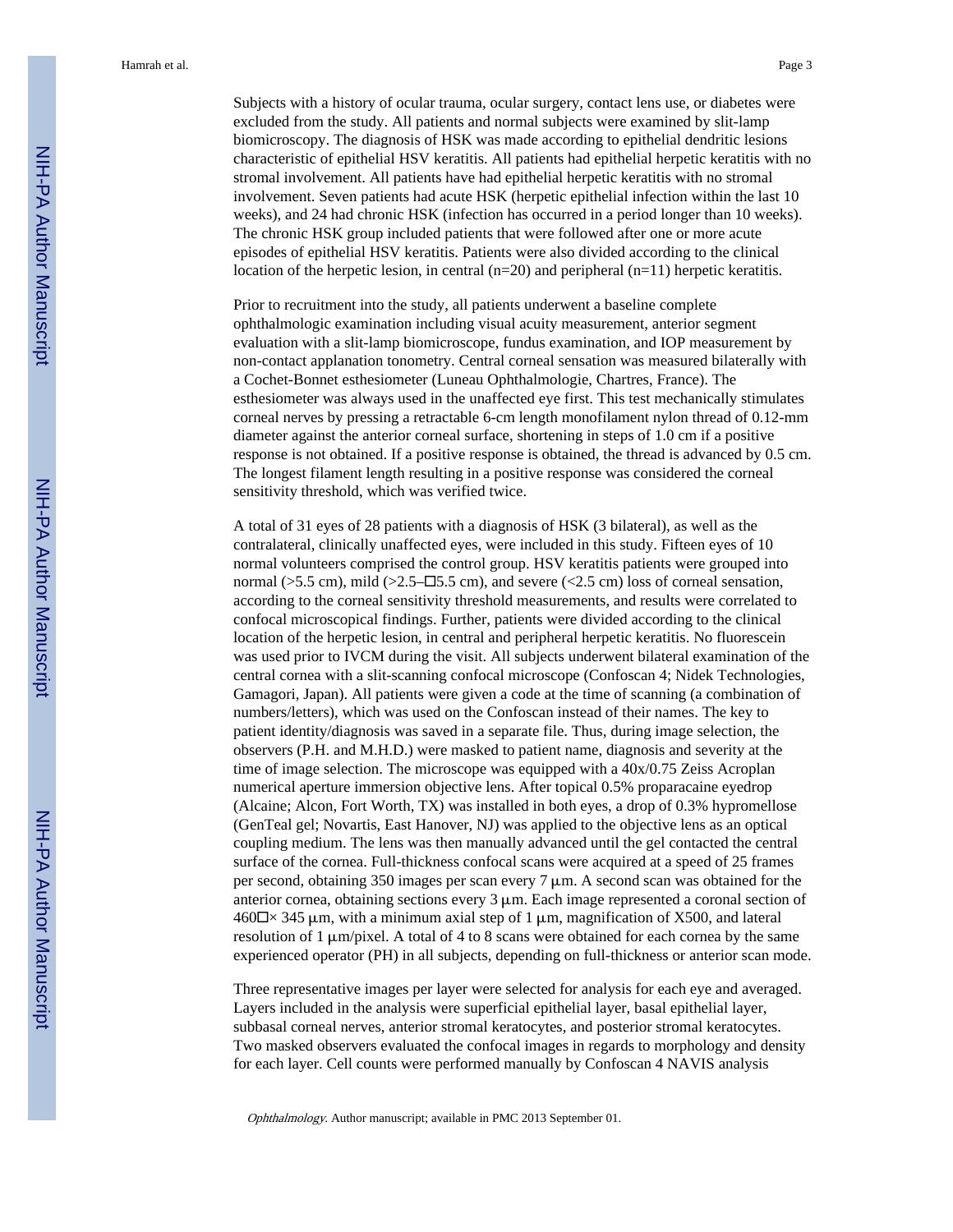software. This was achieved by marking each clearly defined cell or nucleus in a predefined rectangular frame using the full frame size on the computer screen. All counts were performed independently by two masked experienced examiners to determine superficial and basal epithelial cell density, as well as anterior and posterior keratocyte density. Superficial epithelial cells become highly reflective before desquamation.<sup>28</sup> To assess epithelial damage, percentage of highly-reflective superficial epithelial cells was calculated by dividing highly-reflective cells per frame by total number of superficial epithelial cells per frame and multiplying by 100. For epithelial cell size, operators defined the borders of superficial epithelial cells, with Confoscan Software NAVIS calculating epithelial cell area. The areas superficial epithelial cells were averaged per frame. Cellular changes of the epithelium and stroma were correlated to corneal sensation, number of nerves, and total length of nerves/image as described before.<sup>29</sup> Briefly, nerve density was assessed by measuring the total length of the nerve fibers in micrometers per frame (158,700  $\mu$ m<sup>2</sup>). Main nerve trunks were defined as the total number of main nerves in 1 image. Nerve branching was defined as the total number of nerve branches in 1 image. The number of total nerves measured was defined as the number of all nerves, including main nerve trunks and branches, per image. Statistical analysis was performed by Student's T-test, analysis of variance (ANOVA), and Pearson correlation coefficient. P-values less than 0.05 were considered statistically significant. Analyses were performed with SAS software version 9.2 (SAS Institute Inc., Cary, NC).

#### **RESULTS**

Thirty-one eyes of 28 patients with HSK and 25 contralateral unaffected eyes were included for analysis in the study and were compared with 15 eyes of 15 normal volunteers. Three patients (10.7%) in the study group had bilateral clinical HSV keratitis. Patient characteristics of the HSK and control groups are shown in Table 1. In order to correlate corneal sensation to IVCM findings, all eyes with HSK were subcategorized into 3 groups based on central corneal sensation, and into central (20 eyes) and peripheral (11 eyes) location of the herpetic lesion. Eyes were classified as normal sensation, mild sensation loss, and severe sensation loss as described in the methods section. The correlation of corneal sensation loss to IVCM parameters of superficial epithelium, basal epithelium, anterior and posterior keratocytes for all groups is presented in Table 2. Representative IVCM images for all layers analyzed for patients with HSK and controls are shown in Figure 1.

There was a significant and gradual decrease in the density of superficial epithelial cells in HSK eyes, with 1628.33  $\pm$  348.12 cells/mm<sup>2</sup> in HSK eyes with normal sensation, 1382.5  $\pm$ 73.55 cells/mm<sup>2</sup> in HSK eyes with mild sensation loss, and  $852.50\pm24.4$  cells/mm<sup>2</sup> in eyes with severe sensation loss as compared to  $2435.23 \pm 224.3$  cells/mm<sup>2</sup> in control eyes (p = 0.008) (Fig 2A). The changes in superficial epithelial cell density were not statistically significant, between the other normal and mild sensation loss HSK groups and controls, or between contralateral eyes and controls. Stratification of HSK patients based on central versus peripheral location of HSK lesions, demonstrated no statistically significant changes in the affected or contralateral eyes, for all parameters. There was a gradual increase in superficial epithelial cell size with loss of corneal sensation in HSK eyes. Superficial epithelial cell size was 2.5-fold larger in HSK eyes with severe loss of sensation (835.3  $\pm$ 50.30  $\mu$ m<sup>2</sup>;) as compared to contralateral or normal eyes (407.4  $\pm$  47.2  $\mu$ m<sup>2</sup>; P = 0.003) (Fig. 1B). The IVCM scans in mild and severe sensation loss revealed a significant increase in mean superficial epithelial cell size ( $p=0.046$ ,  $p=0.001$  respectively), as compared with the normal control group, while HSK with normal sensation did not demonstrate statistically significant changes from normal controls.  $(p=0.3)$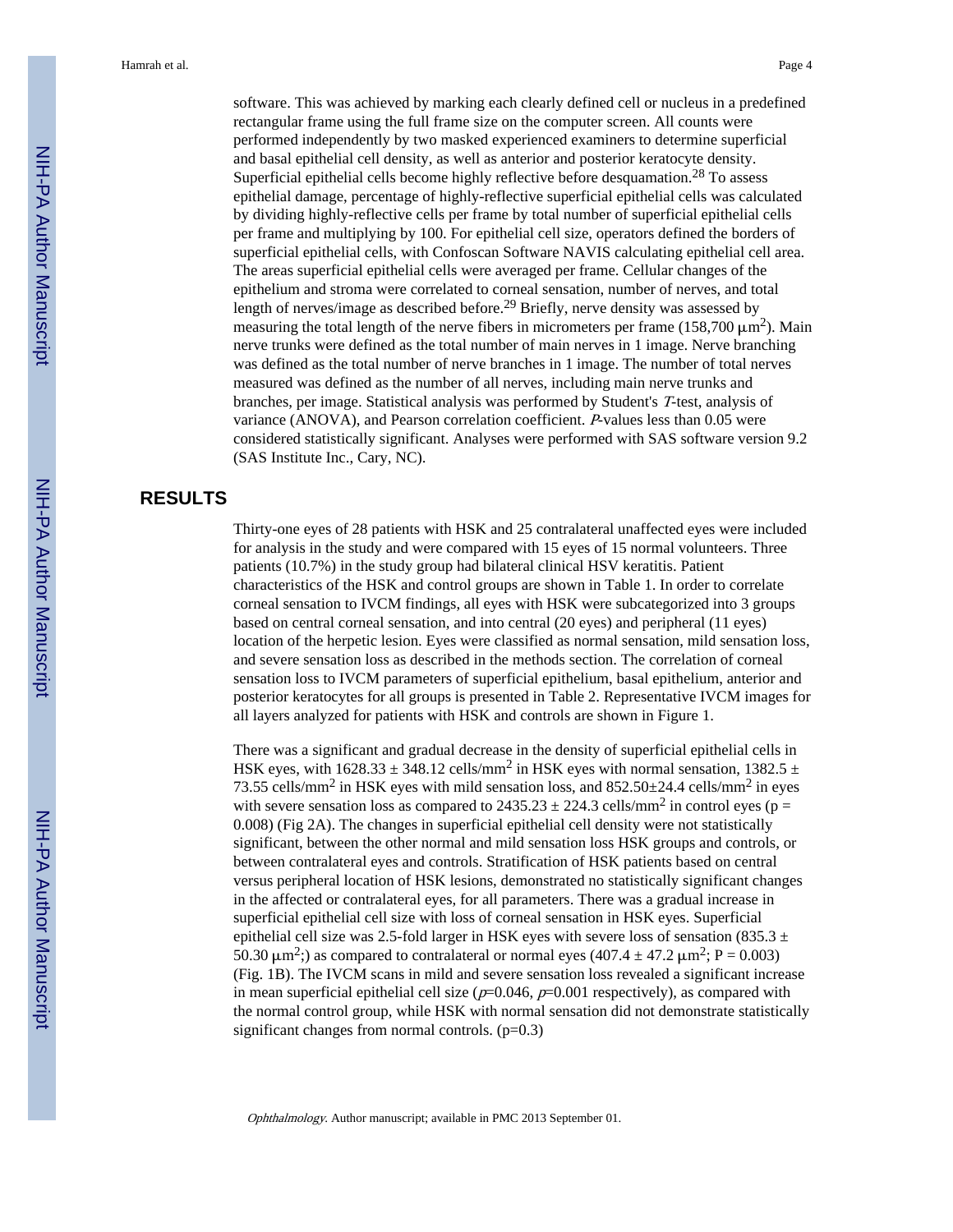There were several other gradual morphological changes noted in superficial epithelial cells in patients with HSK with loss of corneal sensation. While there was minimal reflectivity of cell nucleoli in controls or contralateral eyes, eyes with HSK consistently demonstrated increased reflectivity of superficial epithelial cell nucleoli. In addition, patients with mild sensation loss and particularly patients with severe sensation loss demonstrated a hyporeflective ring around the hyperreflective cell nucleoli. Moreover, HSK eyes with normal sensation demonstrated bright cell borders and increased cell hyperreflectivity, which was more pronounced in patients with mild and severe loss of sensation. A significant number of hyperreflective desquamating superficial epithelial cells were present in HSK eyes with normal sensation (6.4%  $\pm$  16.23%, p=0.09), mild (29.1%  $\pm$  12.33%, p=0.002) and severe (52.2%  $\pm$  13.78%, p=0.0003) loss of sensation, but were absent in controls or contralateral eyes (Fig. 3). Although a decreased density in basal epithelial cells and anterior keratocytes was noted, the density of basal epithelial cells, anterior keratocytes, and posterior keratocytes did not show statistical significance between patients, contralateral eyes and controls, despite the demonstration of a bilateral loss of subbasal nerve plexus as we have described previously.<sup>15</sup> When we compared the clinical location of the herpetic lesion analyzing epithelial cell and keratocytes alterations between the central and peripheral herpetic lesions, no statistical difference was observed in the patients. Finally, in order to confirm the appropriate sample size or our study, we performed power calculations, which demonstrated a power of >91% for all statistically significant variables of the superficial epithelium.

#### **DISCUSSION**

The corneal epithelium serves as a barrier and helps maintain the corneal transparency. Any damage to corneal epithelium caused by physical or microbial, including viral insults, results in stromal swelling, the activation of stromal fibroblasts, and inflammatory cell infiltration, leading to the loss of corneal transparency.30 The assessment of corneal epithelial cell health, has until recently, only been possible by slit-lamp biomicroscopy. The use of IVCM now sheds light to our understanding of corneal physiology and homeostasis,<sup>15</sup> and allows systematic studies of corneal epithelial cell morphologic features and density in normal subjects and in patients. This methodology is non-invasive, precise, reproducible, rapid, and has a relatively low inter-observer variability, as compared to slit-lamp examination.

The current IVCM study is to the best of our knowledge, the first study analyzing corneal epithelial cell morphology and density in patients with HSK, correlating IVCM findings to corneal sensation and clinical history of HSK. We found that changes in superficial epithelial cell density and morphology correlated strongly with corneal sensation. This finding also supports our hypothesis that impaired neural integrity leads to epithelial morphological changes. Previously, Rosenberg et al.<sup>25</sup> reported pathological corneal changes by IVCM in 16 HSV keratitis patients. Although they did not find any changes in subbasal nerve plexus, they showed that epithelial cells were enlarged, although the results where not quantified. In a more recent study by Alomar et al.<sup>13</sup>, the authors performed histopathological correlation with IVCM findings in corneal intraepithelial neoplasia patients. They concluded that prominent large nuclei and size changes in epithelial cells have been seen in conditions such as rapid cellular turnover and regenerative atypia as during wound healing. Further, in a study by Benitez del Castillo et al.<sup>31</sup> it was shown that density of superficial epithelial cells as well as subbasal nerve plexus decreased significantly in dry eye patients. In yet another study, IVCM showed hyperreflectivity of the nucleus and a decrease in the nucleocytoplasmic ratio in the superficial epithelial cells in Stevens-Johnson syndrome.23 They attributed these changes to dry eye and subbasal nerve loss. More recently, Roszkowska et al.<sup>32</sup> showed severe superficial epithelial changes by IVCM in Salzmann nodular degeneration of the cornea by IVCM. They observed enlarged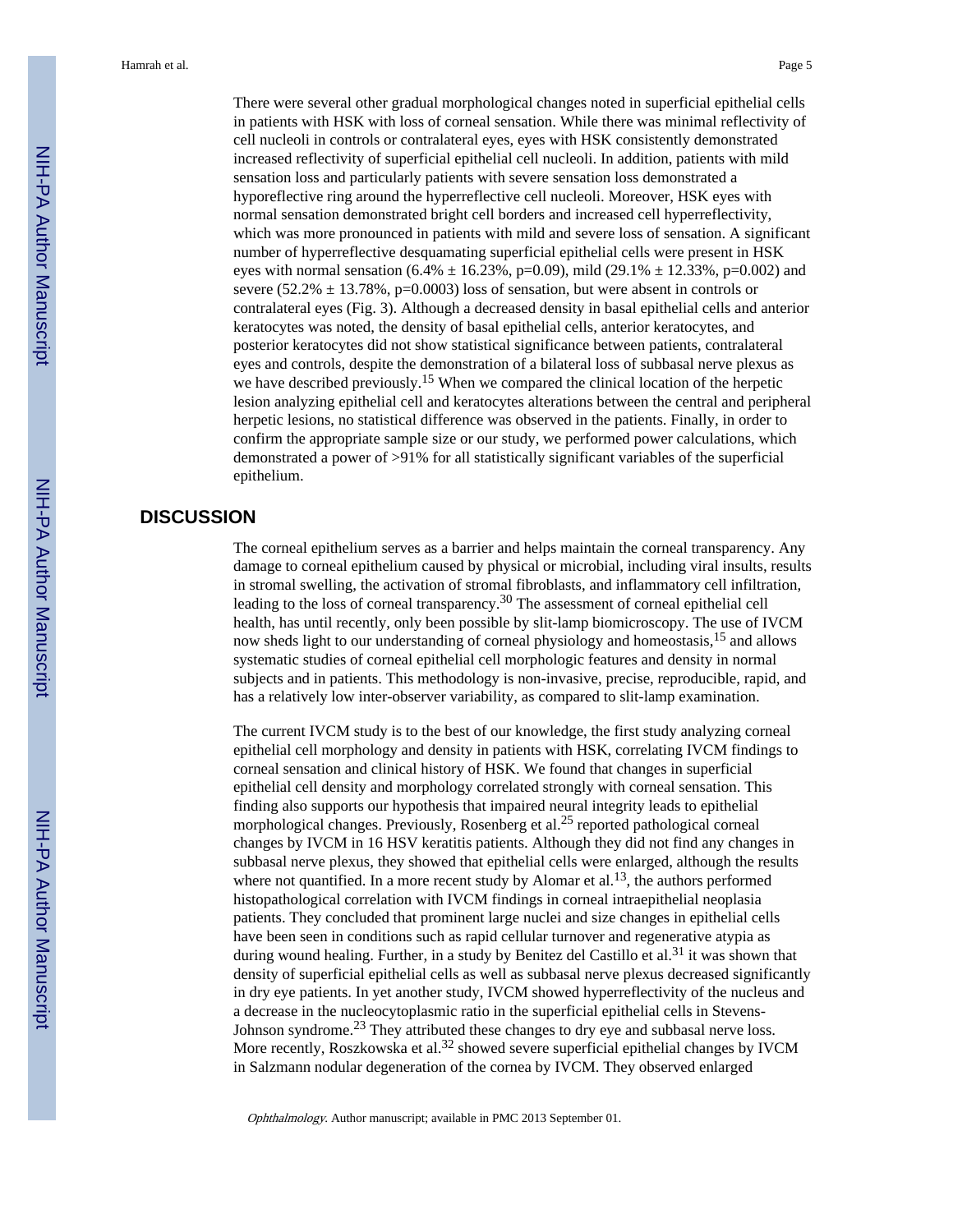squamous cells with prominent nuclei and bright margins in the superficial layer of the central corneal epithelium. In dry eye patients, it has been shown that the mean superficial and intermediate epithelial cell densities were significantly lower than in normal subjects, while no changes in basal epithelial cell density had been noted.<sup>22</sup> These findings had been speculated to be due to decreased subbasal nerve density, a common finding in dry eye patients. Similarly, Harrison and co-workers<sup>33</sup> demonstrated no changes in the basal epithelial cell density in a heterogeneous set of corneal diseases. Further, in a study performed on Sjogren's syndrome patients, Villani and co-workers<sup>20</sup> showed a significant decrease in superficial epithelial cell density. Moreover, Hovakimyan et al.<sup>34</sup> demonstrated hyperreflectivity of superficial epithelial cells two weeks after collagen cross-linking. Finally, hyperreflective corneal epithelial cells were also found in pterygium cases.<sup>35</sup> The limits between the pterygium and the adjacent cornea were irregular with infiltration of hyperreflective cells within the cornea. Fuchs patches were observed as islets of hyperreflective polygonal cells in front of the pterygium head with blurred limits. Given the strong correlation of superficial epithelial cell parameters with corneal sensation and innervation, our findings are suggestive that not only loss of sensation, but also changes in the superficial epithelium, may be a direct result of the diminished subbasal nerve plexus in HSK patients. Because neurotrophic keratopathy initially lacks signs and symptoms, and may progress to corneal perforation, quantification of epithelial cell density and morphology by IVCM can be a valuable tool for monitoring patients with HSK or any other patient populations with epithelial disease, potentially predicting the risk for neurotrophic keratopathy or clinically apparent epithelial disease.

In the current study, we also compared diseased eyes with unaffected contralateral eyes and normal controls. While we have recently shown that the subbasal corneal nerve plexus is affected bilaterally in apparently unilateral HSK,<sup>15</sup> the current study demonstrates that the contralateral epithelium is not affected. While superficial epithelial cell morphology and density in HSK eyes was significantly altered with decreased cell density, increased cell size and increase in hyperreflectivity, these changes were not present in contralateral eyes of these patients. These data are consistent with the findings of normal corneal sensation in the contralateral eyes, despite reduced nerve density.15 We had demonstrated that corneal nerve density higher than 1064 μm/frame is sufficient for a patient to have near normal sensation. Thus, it seems that this nerve density is sufficient to maintain epithelial integrity as well. These findings also explain why the previous study by Rosenberg et al.<sup>25</sup> did not find a difference in subbasal nerve and epithelial changes between the affected and unaffected contralateral eyes.

A limitation of our study is that we were only able to evaluate the central corneal epithelium and that the findings cannot necessarily be extrapolated to the peripheral cornea. In addition, the Cochet-Bonnet esthesiometer only measures mechanical nociceptors.36 Third, there are also thermal receptors in the cornea, which we cannot measure with the Cochet-Bonnet esthesiometer, which has a limited scale.<sup>37</sup> Gallar et al.<sup>37</sup> elegantly demonstrated that HSV keratitis disrupts mechanical nociceptors as well as heat and cold thermoreceptors.

Sensory nerves play an important role in maintenance of corneal epithelial integrity.<sup>38</sup> It is known that neuropeptides influence corneal cell proliferation in vitro $^{26}$  and corneal epithelial cell mitosis has been shown to be altered in denervated rats.<sup>39</sup> Partial or complete loss of corneal sensation or denervation, leads to impaired corneal epithelial homeostasis due to the lack of these neuropeptides, including substance P, nerve growth factor (NGF), vasoactive intestinal peptide, and glucagon like peptides.<sup>27, 38, 40–43</sup> Epithelial homeostasis is physiologically controlled by a tight regulation of apoptosis and proliferation, the balance between which is perturbed in NTK. In addition, it has recently been shown that denervation has a deleterious effect on the apoptosis of corneal epithelial cells,<sup>44</sup> and induces a reduction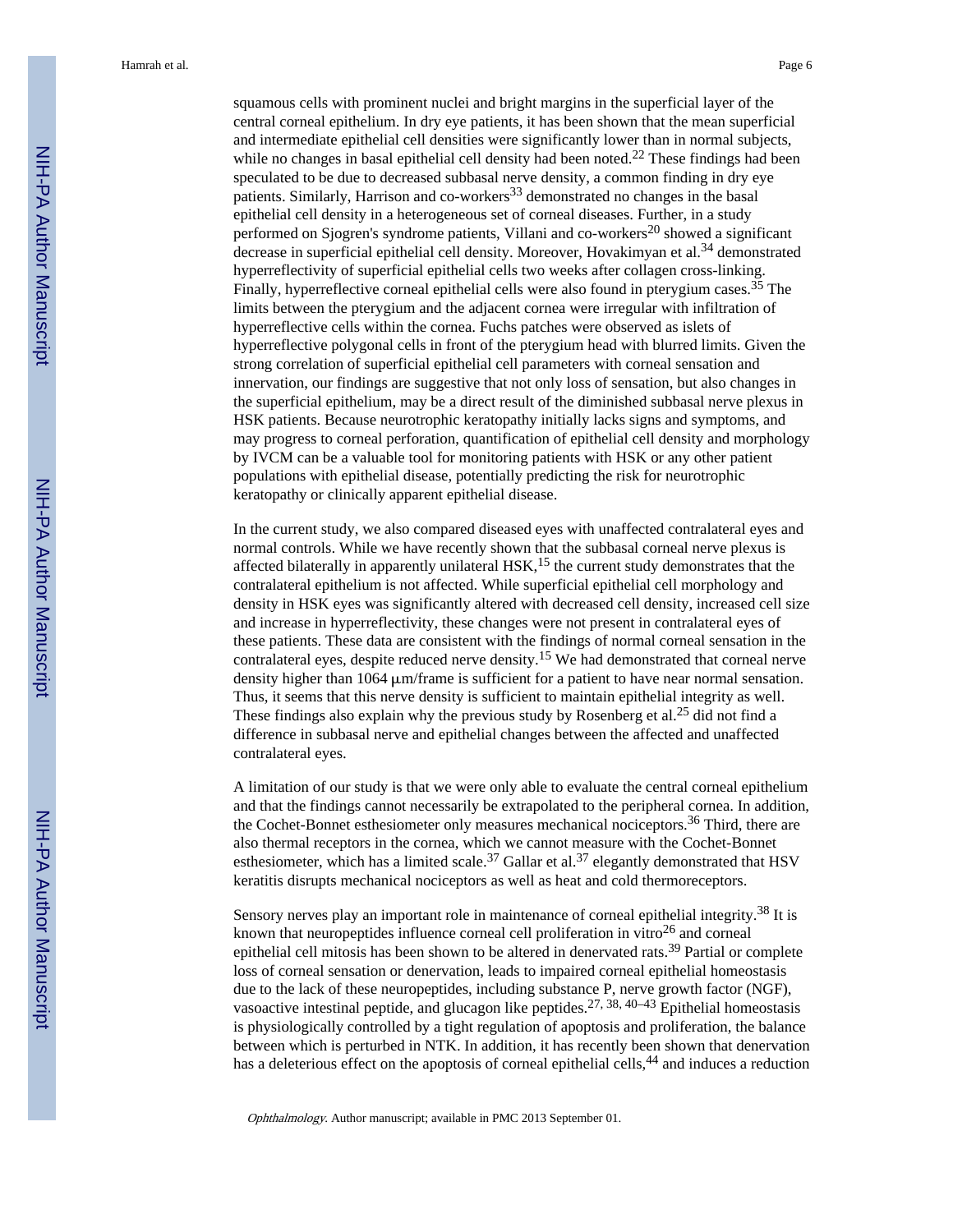of epithelial cell mitosis.39 Further, it was reported that two salient corneal epithelial functions (permeability and wound healing) are significantly altered by sensory denervation.38 After sensory denervation, an inflammatory response ensues due to loss of epithelial homeostasis.<sup>38, 45</sup> Superficial epithelial cells start losing their tight junctions and attach weakly to each other.<sup>46</sup> The inflammation enriched with proinflammatory cytokines, such as interleukin (IL)-1 and IL-6, leads to the activation of keratocytes, which synthesize NGF and other nerve growth factors.47 These activated keratocytes then stimulate epithelial cells to migrate and proliferate, leading to changes in their shape and size due to modifications in actin cytoskeleton.<sup>38, 45, 48–50</sup> Thus, it is conceivable that enlarged superficial epithelial cells as seen by IVCM could be representative of cells in a particular state of metabolic activation induced by proinflammatory cytokines or as a result of apoptosis of neighboring cells. Moreover, the reduced number of superficial epithelial cells and the increased hyperreflectivity may be due to extensive apoptotic response widely seen in denervated corneas.44 On the other hand, a proliferative response is triggered to balance apoptosis in denervated corneas. This response may explain why we did not see a decrease in the basal epithelial layer. It is thus likely that decreased neural innervation in cornea may lead to changes in neuropeptide levels, resulting in epithelial cell changes detected by IVCM in our HSK patients.

In conclusion, IVCM enables a direct and reproducible comparison between epithelial cell morphology and corneal sensation. The detection of subclinical epithelial cell changes could provide an objective quantitative evaluation of epithelial cell health, before clinical findings present. Given that new treatment options are being investigated for NTK, IVCM may allow objective evaluation of treatment response through quantification of cellular changes in the cornea.

#### **Acknowledgments**

We would like to thank Dr. Andrea Cruzat for assistance in the preparation of the manuscript.

Financial Support: NIH K08-EY020575 (PH), NIH K24-EY019098 (RD), Falk Medical Research Foundation (PH), Research to Prevent Blindness Career Development Award (PH) Johnstone Research Foundation (DPL), Stevens Fund (DPL).

The funding organizations had no role in the design or conduct of this research.

#### **References**

- 1. Dawson CR, Togni B. Herpes simplex eye infections: clinical manifestations, pathogenesis and management. Surv Ophthalmol. 1976; 21:121–35. [PubMed: 988644]
- 2. Pepose J, Keadle T, Morrison L. Ocular herpes simplex: changing epidemiology, emerging disease patterns, and the potential of vaccine prevention and therapy. Am J Ophthalmol. 2006; 141:547–57. [PubMed: 16490506]
- 3. Liesegang TJ. Herpes simplex virus epidemiology and ocular importance. Cornea. 2001; 20:1–13. [PubMed: 11188989]
- 4. Liesegang TJ. A community study of ocular herpes simplex. Curr Eye Res. 1991; 10(suppl):111–5. [PubMed: 1864087]
- 5. Liesegang TJ. Epidemiology of ocular herpes simplex: natural history in Rochester, Minn, 1950 through 1982. Arch Ophthalmol. 1989; 107:1160–5. [PubMed: 2757546]
- 6. Liesegang TJ, Melton LJ III, Daly PJ, Ilstrup DM. Epidemiology of ocular herpes simplex: incidence in Rochester, Minn, 1950 through 1982. Arch Ophthalmol. 1989; 107:1155–9. [PubMed: 2787981]
- 7. Sundmaher, R. Color Atlas of Herpetic Eye Diseases: A Practical Guide to Clinical Management. Springer; Berlin: 2009. p. 5-112.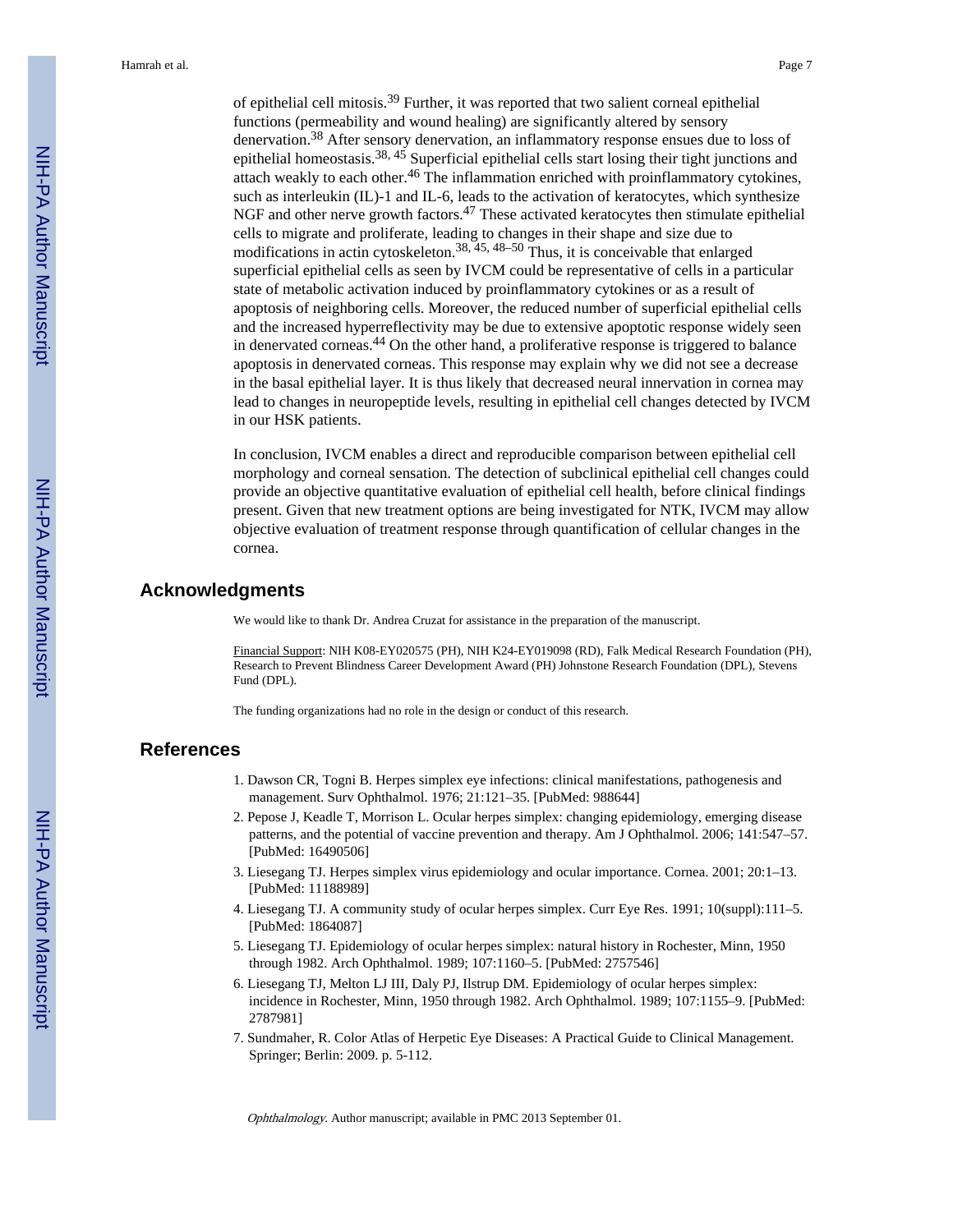- 8. Farooq AV, Shukla D. Corneal latency and transmission of herpes simplex virus-1. Future Virol. 2011; 6:101–8. [PubMed: 21436960]
- 9. Hill JM, Clement C. Herpes simplex virus type 1 DNA in human corneas: what are the virological and clinical implications? J Infect Dis. 2009; 200:1–4. [PubMed: 19476431]
- 10. Remeijer L, Duan R, van Dun JM, et al. Prevalence and clinical consequences of herpes simplex virus type 1 DNA in human cornea tissues. J Infect Dis. 2009; 200:11–9. [PubMed: 19476433]
- 11. Liesegang TJ. Classification of herpes simplex virus keratitis and anterior uveitis. Cornea. 1999; 18:127–43. [PubMed: 10090358]
- 12. Holland EJ, Schwartz GS. Classification of herpes simplex virus keratitis. Cornea. 1999; 18:144– 54. [PubMed: 10090359]
- 13. Alomar TS, Nubile M, Lowe J, Dua HS. Corneal intraepithelial neoplasia: in vivo confocal microscopic study with histopathologic correlation. Am J Ophthalmol. 2011; 151:238–47. [PubMed: 21168809]
- 14. Efron N, Perez-Gomez I, Mutalib HA, Hollingsworth J. Confocal microscopy of the normal human cornea. Cont Lens Anterior Eye. 2001; 24:16–24. [PubMed: 16303449]
- 15. Hamrah P, Cruzat A, Dastjerdi MH, et al. Corneal sensation and subbasal nerve alterations in patients with herpes simplex keratitis: an in vivo confocal microscopy study. Ophthalmology. 2010; 117:1930–6. [PubMed: 20810171]
- 16. Hillenaar T, Weenen C, Wubbels RJ, Remeijer L. Endothelial involvement in herpes simplex virus keratitis: an in vivo confocal microscopy study. Ophthalmology. 2009; 116:2077–86. [PubMed: 19744733]
- 17. Hollingsworth J, Perez-Gomez I, Mutalib HA, Efron N. A population study of the normal cornea using an in vivo, slit-scanning confocal microscope. Optom Vis Sci. 2001; 78:706–11. [PubMed: 11700964]
- 18. Martone G, Alegente M, Balestrazzi A, et al. In vivo confocal microscopy in bilateral herpetic keratitis: a case report. Eur J Ophthalmol. 2008; 18:994–7. [PubMed: 18988174]
- 19. De Nicola R, Labbe A, Amar N, et al. In vivo confocal microscopy and ocular surface diseases: anatomical-clinical correlations [in French]. J Fr Ophtalmol. 2005; 28:691–8. [PubMed: 16208218]
- 20. Villani E, Galimberti D, Viola F, et al. The cornea in Sjogren's syndrome: an in vivo confocal study. Invest Ophthalmol Vis Sci. 2007; 48:2017–22. [PubMed: 17460255]
- 21. Zhang X, Chen Q, Chen W, et al. Tear dynamics and corneal confocal microscopy of subjects with mild self-reported office dry eye. Ophthalmology. 2011; 118:902–7. [PubMed: 21146227]
- 22. Erdelyi B, Kraak R, Zhivov A, et al. In vivo confocal laser scanning microscopy of the cornea in dry eye. Graefes Arch Clin Exp Ophthalmol. 2007; 245:39–44. [PubMed: 16874525]
- 23. Vera LS, Gueudry J, Delcampe A, et al. In vivo confocal microscopic evaluation of corneal changes in chronic Stevens-Johnson syndrome and toxic epidermal necrolysis. Cornea. 2009; 28:401–7. [PubMed: 19411958]
- 24. Gabison EE, Alfonsi N, Doan S, et al. Archipelago keratitis: a clinical variant of recurrent herpetic keratitis? Ophthalmology. 2007; 114:2000–5. [PubMed: 17418418]
- 25. Rosenberg ME, Tervo TM, Muller LJ, et al. In vivo confocal microscopy after herpes keratitis. Cornea. 2002; 21:265–9. [PubMed: 11917174]
- 26. Garcia-Hirschfeld J, Lopez-Briones LG, Belmonte C. Neurotrophic influences on corneal epithelial cells. Exp Eye Res. 1994; 59:597–605. [PubMed: 9492761]
- 27. Klyce SD, Beuerman RW, Crosson CE. Alteration of corneal epithelial ion transport by sympathectomy. Invest Ophthalmol Vis Sci. 1985; 26:434–42. [PubMed: 2858455]
- 28. Wiegand W, Thaer AA, Kroll P, et al. Optical sectioning of the cornea with a new confocal in vivo slit-scanning videomicroscope. Ophthalmology. 1995; 102:568–75. [PubMed: 7724174]
- 29. Calvillo MP, McLaren JW, Hodge DO, Bourne WM. Corneal reinnervation after LASIK: prospective 3-year longitudinal study. Invest Ophthalmol Vis Sci. 2004; 45:3991–6. [PubMed: 15505047]
- 30. Suzuki K, Saito J, Yanai R, et al. Cell-matrix and cell-cell interactions during corneal epithelial wound healing. Prog Retin Eye Res. 2003; 22:113–33. [PubMed: 12604055]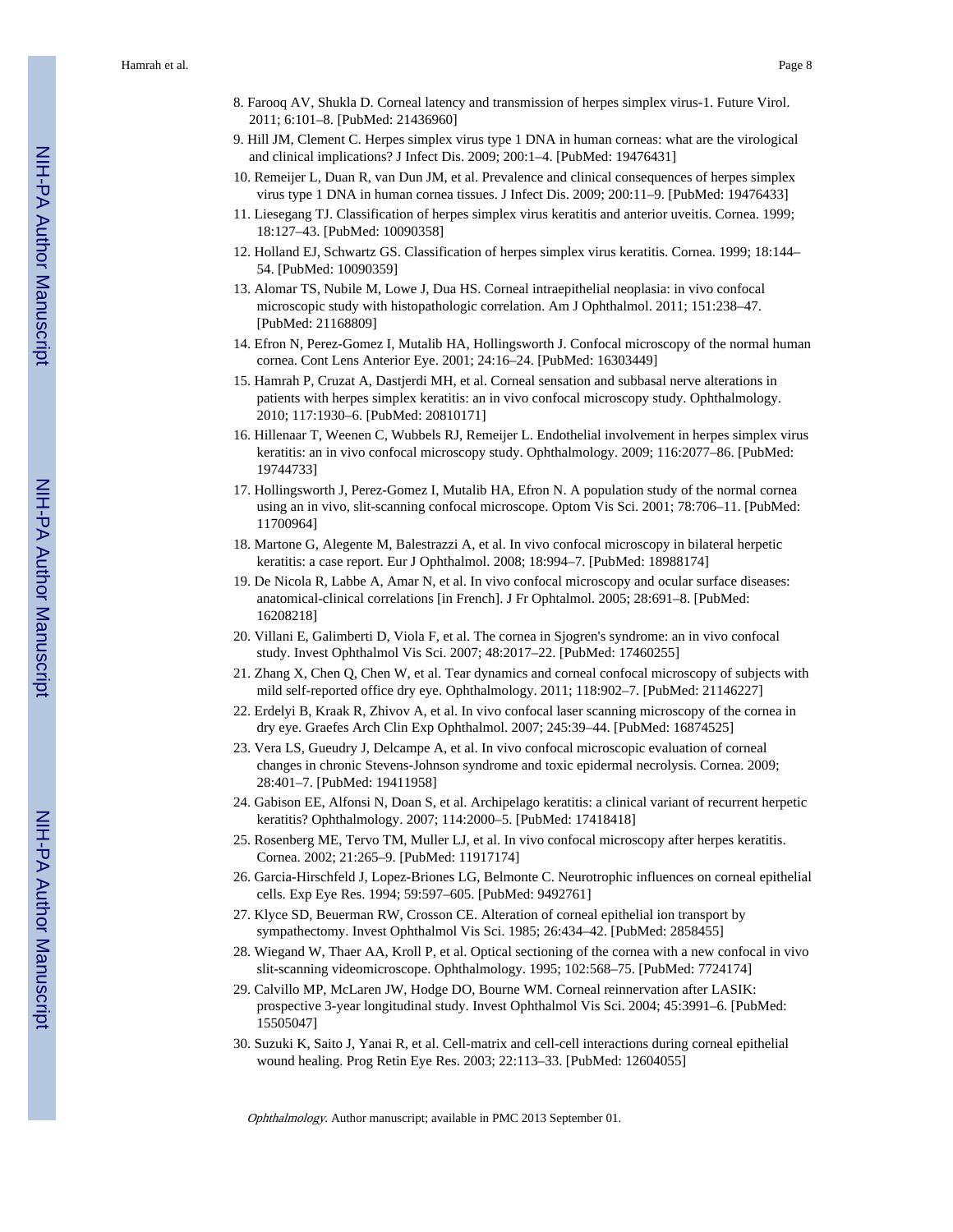- 31. Benitez del Castillo JM, Wasfy MA, Fernandez C, Garcia-Sanchez J. An in vivo confocal masked study on corneal epithelium and subbasal nerves in patients with dry eye. Invest Ophthalmol Vis Sci. 2004; 45:3030–5. [PubMed: 15326117]
- 32. Roszkowska AM, Aragona P, Spinella R, et al. Morphological and confocal investigation on Salzmann nodular degeneration of the cornea. Invest Ophthalmol Vis Sci. 2011; 52:5910–9. [PubMed: 21705683]
- 33. Harrison DA, Joos C, Ambrosio R Jr. Morphology of corneal basal epithelial cells by in vivo slitscanning confocal microscopy. Cornea. 2003; 22:246–8. [PubMed: 12658092]
- 34. Hovakimyan M, Guthoff R, Reichard M, et al. In vivo confocal laser-scanning microscopy to characterize wound repair in rabbit corneas after collagen cross-linking. Clin Experiment Ophthalmol. 2011; 39:899–909. [PubMed: 21718406]
- 35. Labbe A, Gheck L, Iordanidou V, et al. An in vivo confocal microscopy and impression cytology evaluation of pterygium activity. Cornea. 2010; 29:392–9. [PubMed: 20164747]
- 36. Patel DV, Tavakoli M, Craig JP, et al. Corneal sensitivity and slit scanning in vivo confocal microscopy of the subbasal nerve plexus of the normal central and peripheral human cornea. Cornea. 2009; 28:735–40. [PubMed: 19574916]
- 37. Gallar J, Tervo TM, Neira W, et al. Selective changes in human corneal sensation associated with herpes simplex virus keratitis. Invest Ophthalmol Vis Sci. 2010; 51:4516–22. [PubMed: 20375335]
- 38. Beuerman RW, Schimmelpfennig B. Sensory denervation of the rabbit cornea affects epithelial properties. Exp Neurol. 1980; 69:196–201. [PubMed: 7389846]
- 39. Sigelman S, Friedenwald JS. Mitotic and wound-healing activities of the corneal epithelium: effect of sensory denervation. AMA Arch Ophthalmol. 1954; 52:46–57. [PubMed: 13170864]
- 40. Nakamura M, Chikama T, Nishida T. Synergistic effect with Phe-Gly-Leu-Met-NH2 of the Cterminal of substance P and insulin-like growth factor-1 on epithelial wound healing of rabbit cornea. Br J Pharmacol. 1999; 127:489–97. [PubMed: 10385250]
- 41. Bonini S, Lambiase A, Rama P, et al. Topical treatment with nerve growth factor for neurotrophic keratitis. Ophthalmology. 2000; 107:1347–51. [PubMed: 10889110]
- 42. Lambiase A, Manni L, Bonini S, et al. Nerve growth factor promotes corneal healing: structural, biochemical, and molecular analyses of rat and human corneas. Invest Ophthalmol Vis Sci. 2000; 41:1063–9. [PubMed: 10752942]
- 43. Drucker DJ. Glucagon-like peptides: regulators of cell proliferation, differentiation, and apoptosis. Mol Endocrinol. 2003; 17:161–71. [PubMed: 12554744]
- 44. Ferrari G, Chauhan SK, Ueno H, et al. A novel mouse model for neurotrophic keratopathy: trigeminal nerve stereotactic electrolysis through the brain. Invest Ophthalmol Vis Sci. 2011; 52:2532–9. [PubMed: 21071731]
- 45. Lu L, Reinach PS, Kao WW. Corneal epithelial wound healing. Exp Biol Med (Maywood). 2001; 226:653–64. [PubMed: 11444101]
- 46. Araki K, Ohashi Y, Kinoshita S, et al. Epithelial wound healing in the denervated cornea. Curr Eye Res. 1994; 13:203–11. [PubMed: 8194368]
- 47. Tuominen IS, Konttinen YT, Vesaluoma MH, et al. Corneal innervation and morphology in primary Sjogren's syndrome. Invest Ophthalmol Vis Sci. 2003; 44:2545–9. [PubMed: 12766055]
- 48. Beuerman RW, Thompson HW. Molecular and cellular responses of the corneal epithelium to wound healing. Acta Ophthalmol Suppl. 1992; 202:7–12. [PubMed: 1378989]
- 49. Crosson CE, Klyce SD, Beuerman RW. Epithelial wound closure in the rabbit cornea: a biphasic process. Invest Ophthalmol Vis Sci. 1986; 27:464–73. [PubMed: 3957565]
- 50. Beuerman RW, Schimmelpfennig B. Sensory denervation of the rabbit cornea affects epithelial properties. Exp Neurol. 1980; 69:196–201. [PubMed: 7389846]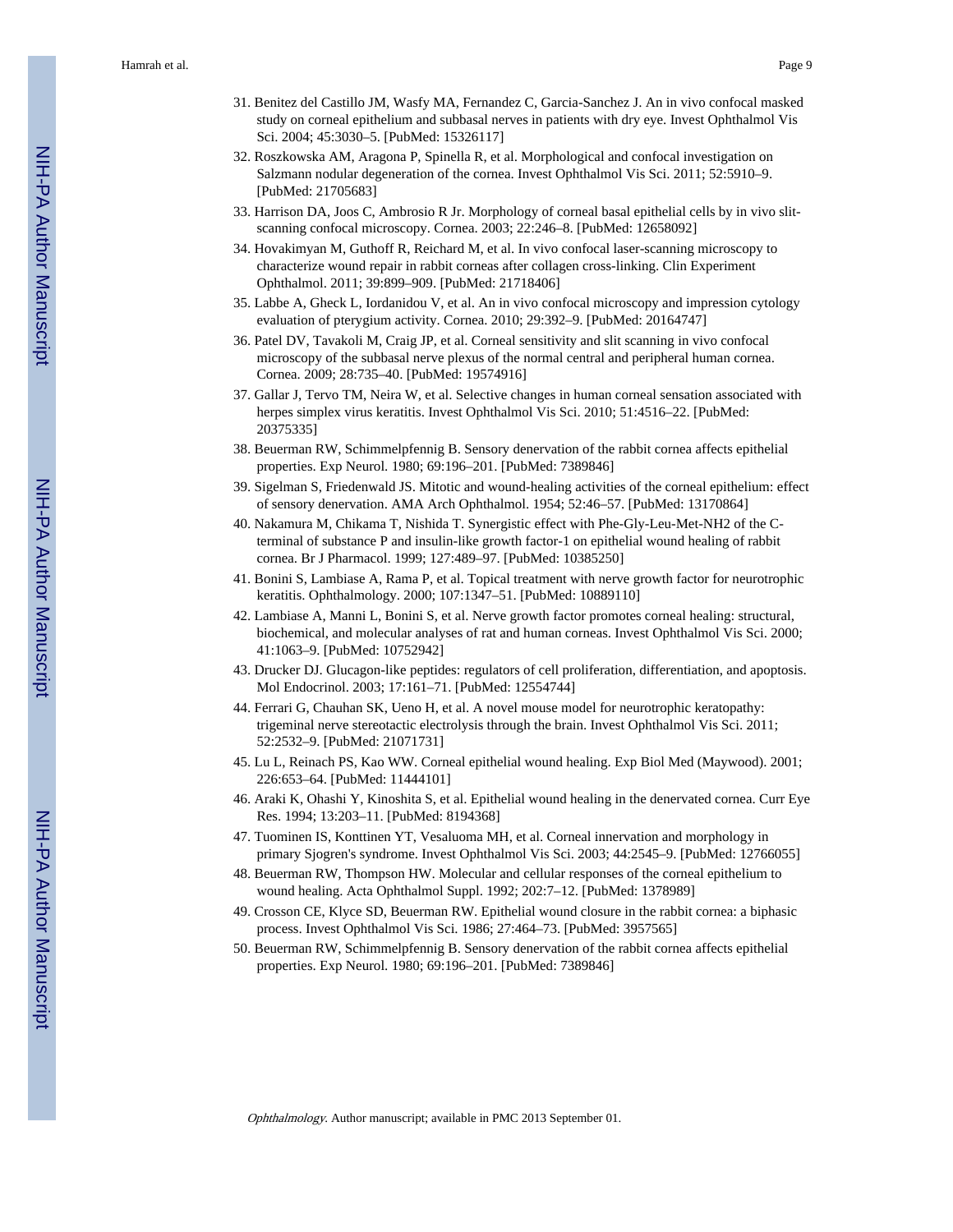

#### **Figure 1.**

In vivo confocal microscopy images at the level of the corneal epithelium and stroma in patients with Herpes Simplex keratitis (HSK). **A–D)** Superficial epithelium **A)** Normal cornea. **B)** HSK, normal sensation; No increase in cell size; No decrease in density; prominent nucleoli and bright cell borders are present. **C)** HSK, mild sensation loss; Increase in cell size and decrease in density; further increase in hyperreflectivity. **D)** HSK, severe sensation loss; Very large cells; Lower cell density; Highly reflective cells. **E–H)** Basal epithelium. **E)** Normal cornea. **F)** HSK, normal sensation. **G)** HSK, mild sensation loss. **H)** HSK, severe seneation loss. **-H)** Basal Epithelium; No significant changes with loss of sensation. **I)** Normal cornea, anterior stroma. **J)** HSK, severe sensation loss, anterior stroma. **K)** Normal cornea, posterior stroma. **L)** HSK, severe loss of sensation, posterior stroma.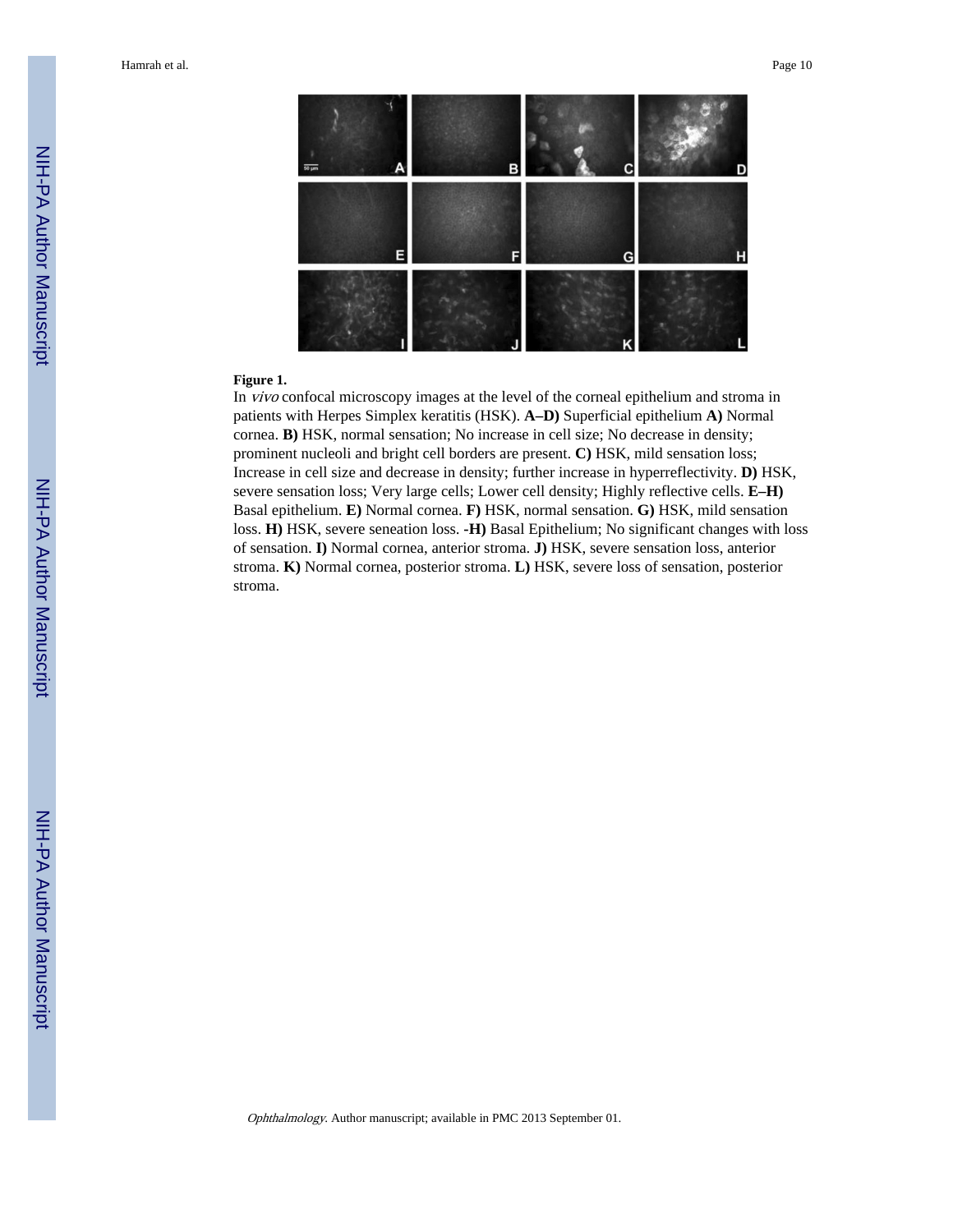

#### **Figure 2.**

Superficial epithelial cell density (**A**) and superficial epithelial cell size (**B**) in herpes simplex keratitis (HSK) according to corneal sensation loss classification. Error bars represents standard error from the mean. \*p<0.05 compared to control group. Statistical analysis by ANOVA: (analysis of variance between groups). As the corneal sensation decreases in patients with HSK, the superficial epithelial cell density decreases and superficial epithelial cell size increases significantly. NL:Normal, Sens:Sensation, Sev:Severe.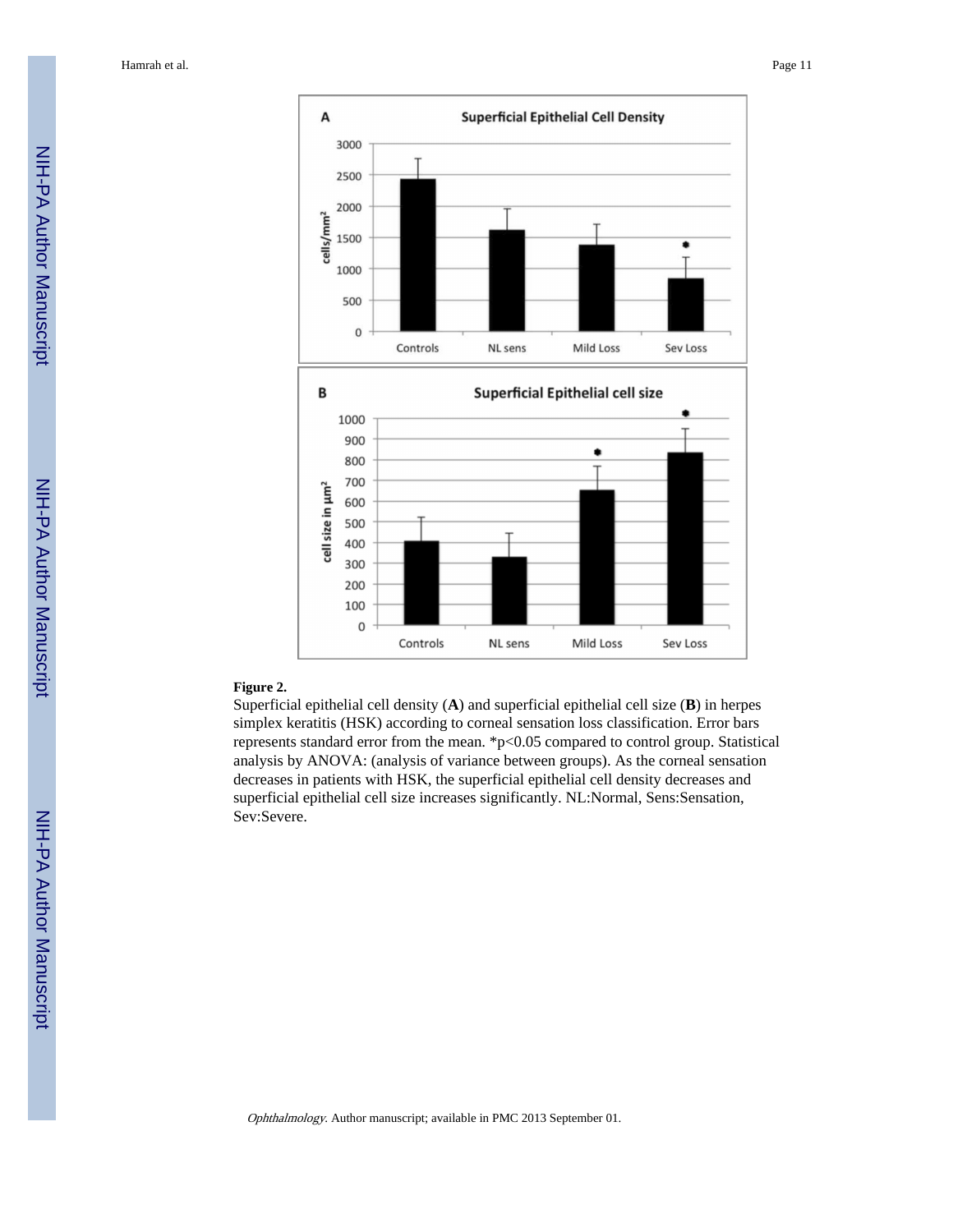

#### **Figure 3.**

Hyperreflective desquamating superficial epithelial cells in herpes simplex keratitis (HSK) according to corneal sensation loss classification. Error bars represents standard error from the mean. \*p<0.05 compared to control group. Statistical analysis by ANOVA: (analysis of variance between groups). As the corneal sensation decreases the number of hyperreflective superficial epithelial cells increases significantly. NL:Normal, Sens:Sensation, Sev:Severe.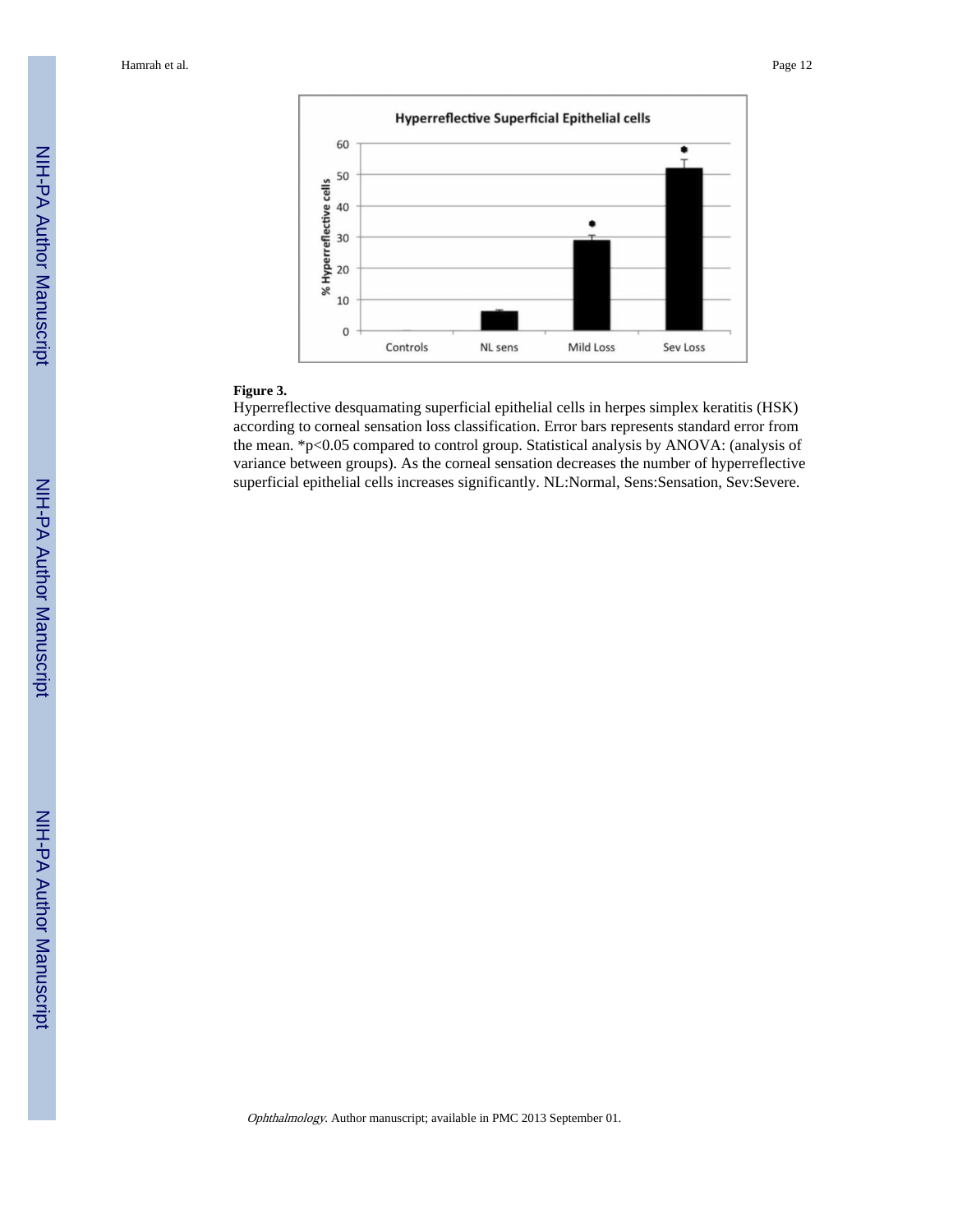#### **Table 1**

#### Demographic Data of Normal Controls and Patients with Herpes Simplex Virus Keratitis

|                                         | <b>Controls</b> | <b>Herpes Simplex Keratitis</b>                 |
|-----------------------------------------|-----------------|-------------------------------------------------|
| No of patients                          | 15              | 28 (25 unilateral disease, 3 bilateral disease) |
| Age (mean $\pm$ SD; years)              | $59+17$         | $62.1 \pm 19.1$                                 |
| Gender (male/female)                    | 8/7             | 8/20                                            |
| Corneal Sensation (mean $\pm$ SD; cm)   | $6.0+0$         | $3.3 + 1.9$                                     |
| Disease duration (mean $\pm$ SD; years) |                 | $14.8 + 15.1$                                   |
| No. of episodes (mean $\pm$ SD; n)      |                 | $3.0 + 2.1$                                     |
| Clinical location of herpetic lesions   |                 | 20 central / 11 peripheral                      |

SD: Standard deviation

NIH-PA Author Manuscript

NIH-PA Author Manuscript

NIH-PA Author Manuscript

NIH-PA Author Manuscript